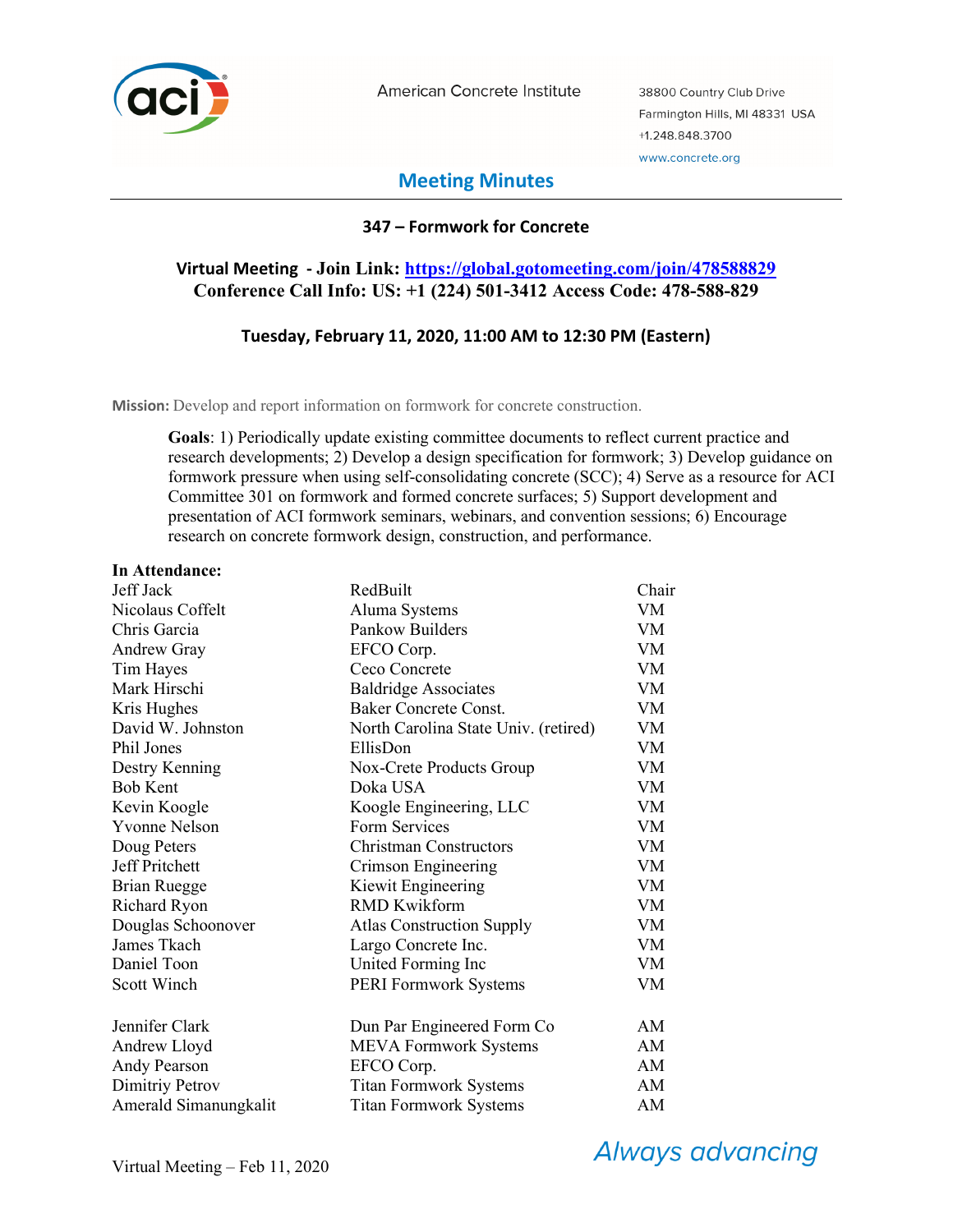#### **Committee Members Absent:**

| Rick Eder             | Ceco Concrete Construction         | Secretary |
|-----------------------|------------------------------------|-----------|
| Rodney Adams          | Baker Equipment & Materials LTD    | VM        |
| Mary Bordner-Tanck    | R H Bordner Engineering            | VM        |
| Eamonn Connolly       | James McHugh Construction Co       | VM        |
| James Cornell         | J. N. Cornell Assoc.               | VM        |
| Brian Golanowski      | <b>Universal Forest Products</b>   | VM        |
| Supriya Gupte         | Accu-Crete                         | <b>VM</b> |
| Hector Olivas         | Dayton Superior                    | VM        |
| Eric Peterson         | <b>Webcor Builders</b>             | VM        |
| <b>Steffen Pippig</b> | <b>MEVA Formwork Systems</b>       | VM        |
| Ken Pratt             | <b>Swanson Group</b>               | VM        |
| Eduardo Rojas         | University of Queretaro            | VM        |
| Aviad Shapira         | Technion/Israel Institute of Tech. | <b>VM</b> |
| John Simpson          | Simpson Engineering LLC            | VM        |
| Peri Stivaros         | Feld Kaminetzky & Cohen-GEI        | VM        |
| Ralph Tulis           | <b>Structures Consulting</b>       | VM        |
| Thomas West           | <b>Barton Malow</b>                | VM        |

### **1. Call to Order**

Chairman Jack called the meeting to order at 11:05am EDT.

# **2. Announcements**

2.1 Meeting and Session details for Spring Convention

The details for the committee meetings and void form task group meeting were shared. Additionally, everyone was encouraged to attend the session on formwork design that will be moderated by Peri Stivaros and have presenters from several of our committee members. This session will be held on Sunday afternoon 3:30-5:30 PM in the Grand G.

# 2.2 Ballot Results for Chapters 1, 4, 5, 8

The ballot for chapters 1, 4, 5, and 8 of the Formwork Design Specification closed on February 3rd. We had great participation with 33 members voting and providing comment. All 4 balloted chapters passed. We received just under 200 comments, 28 of which were negatives. All comments are being compiled and organized with the plan that we will as a committee begin to develop response and resolution to these starting at the committee meetings at the Spring Convention.

# **3. Approval of Minutes**

The meeting minutes for the January  $7<sup>th</sup>$  Virtual Meeting were distributed prior to the meeting. A motion was made by Bob Kent (seconded by Doug Schoonover) to approve the minutes as presented. The motion to approve minutes was voted on and passed unanimously (16 Aff / 0  $Neg / 0$  Abst).